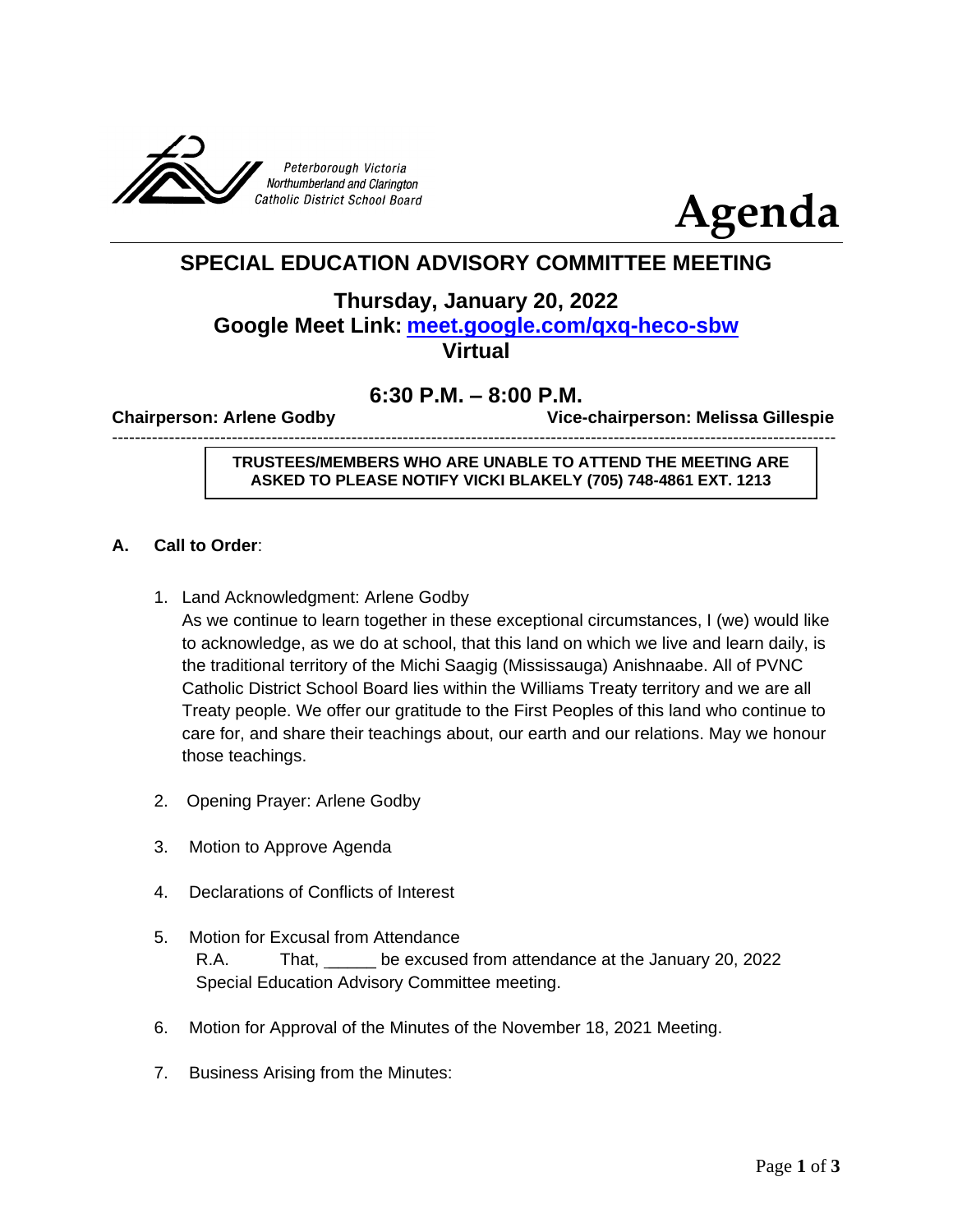#### **B. Recommended Actions/Presentations**:

- 1. Remarks: Chairperson, Arlene Godby
- 2. Remarks: Superintendent of Learning/Special Education Services, Laurie Corrigan
- 3. Update from Trustee, Helen McCarthy

#### **C. Discussion Items:**

- A. SEAC Meeting Presentation:
	- 1. Transitions from Elementary School to Secondary School, Secondary School and Beyond, and ECPP – Mandy Hamu – Mental Health Leader, Sharon Davenport – Itinerant Autism Spectrum Disorder Teacher, and Laura Di Ianni – Vice Principal Special Education Services

From Presentation:

i.What are the key learnings from the presentation?

ii.What do parents need to know?

iii.What options exist to get this information to parents?

- iv.How can SEAC support parents in this process?
- v.What can your associations/organizations add specifically to the learning today if any?
- vi.What should be sent out to families in the DID YOU KNOW from SEAC?
- B. Correspondence Items:
	- 1. Waterloo Region District School Board Online Learning Supports and Universal Design for Learning
	- 2. District School Board of Niagara School Nurses Shortage
- C. Information Items:
	- 1. [PVNC Board of Trustees Minutes](https://www.pvnccdsb.on.ca/our-board/board-meetings/)
	- 2. Community Living Trent Highlands January 2022 Update
	- 3. Autism Ontario January 2022 Update
- D. Old Business:
	- 1. C1 from November 18, 2021 meeting Trillium Lakelands District School Board RE: Support for Bill 172 An Act in Relation to Fetal Alcohol Spectrum Disorder – Further discussion by SEAC
	- 2. When is SEA no longer SEA Discussion by SEAC members based on agency
- E. New Business: